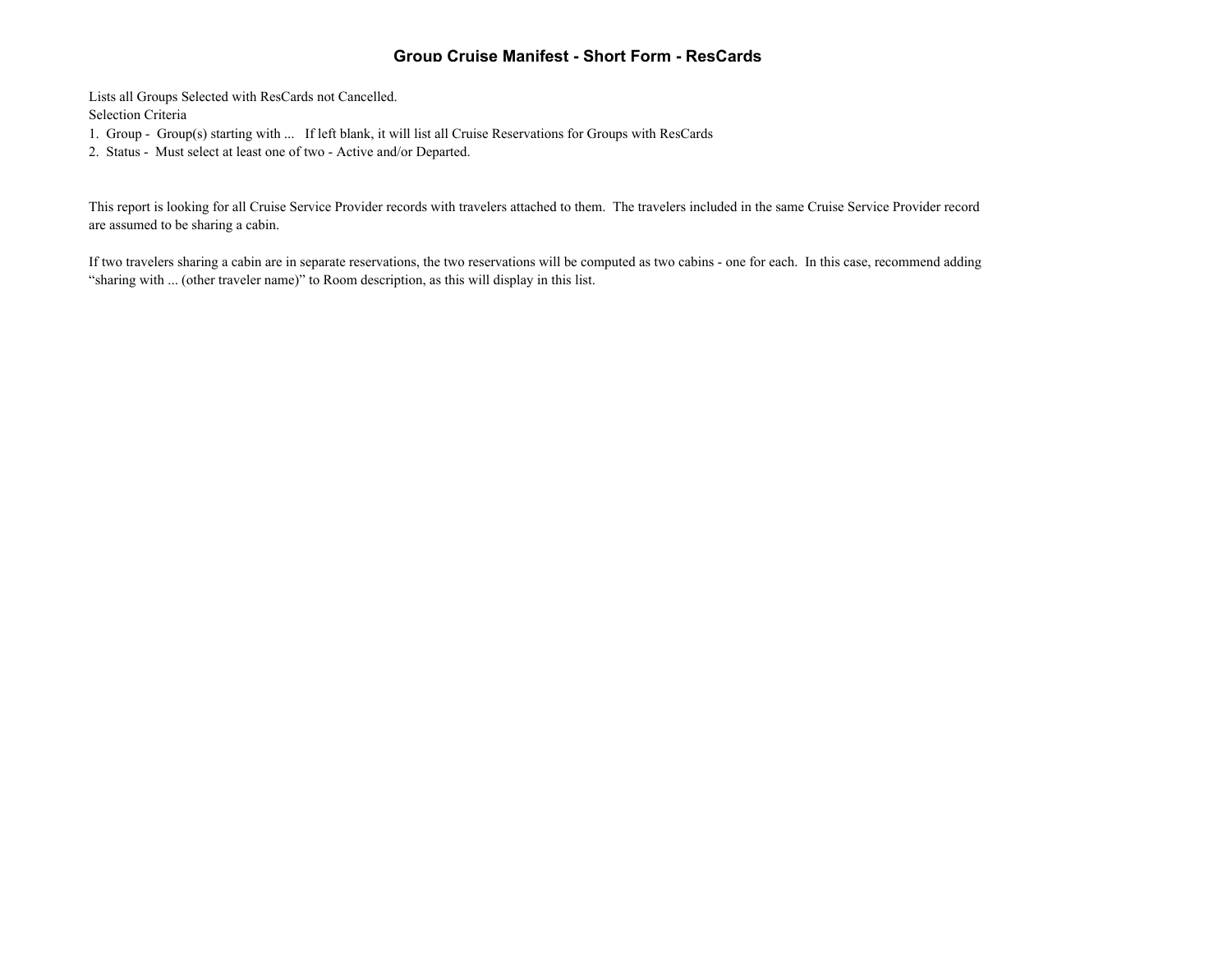#### **AS Of 2/5/16**

# **Group Cruise Manifest - Short Form - ResCards**

# **ANGIES GROUP**

**CARNIVAL CRUISE LINES Sailing:** 02/21/10 **Carnival Cruise Lines**

| Cabin#<br>Name          | Category<br>Count          | Deck<br>Cabins      |      | DOB             | Age As Of<br>02/05/2016 | Dining               | Reservation # | ResCard # |
|-------------------------|----------------------------|---------------------|------|-----------------|-------------------------|----------------------|---------------|-----------|
| 1309                    | <b>6 B</b> Ocean View      | Rivieria            |      |                 |                         |                      |               |           |
| Maier-Boland, Sandra    |                            |                     | 1.00 |                 |                         | <b>First Seating</b> | 99JK20        | 6080      |
| Sewell, Virginia        |                            |                     |      | 1.00 04/05/1968 | 47                      | <b>First Seating</b> | 99JK20        | 6080      |
| <b>Category</b>         | <b>6 B</b> Ocean View      | $\overline{c}$      | 2.00 |                 |                         |                      |               |           |
| 1275                    | <b>6 B</b> Ocean View Quad | Riviera             |      |                 |                         |                      |               |           |
| Larson, Brayden         |                            |                     |      | 0.50 11/08/2001 | -14                     | <b>First Seating</b> | 79J6KO        | 6170      |
| Larson, Eric            |                            |                     |      | 0.50 05/09/1980 | 35                      | <b>First Seating</b> | 79J6KO        | 6170      |
| Category                | <b>6 B</b> Ocean View Quad | $\overline{2}$      | 1.00 |                 |                         |                      |               |           |
| 1297                    | 6B                         | <b>Riviera Deck</b> |      |                 |                         |                      |               |           |
| Pearcy, Doyne           |                            |                     |      | 0.50 05/22/1938 | 77                      | <b>First Seating</b> | 77H4F1        | 6029      |
| Pearcy, Sharon          |                            |                     |      | 0.50 01/26/1947 | 69                      | <b>First Seating</b> | 77H4F1        | 6029      |
| <b>Category</b><br>6B   |                            | $\overline{c}$      | 1.00 |                 |                         |                      |               |           |
| 1309                    | <b>6B Ocean View</b>       | Riviera             |      |                 |                         |                      |               |           |
| Maier-Boland, Sandra    |                            |                     |      | 0.50 03/08/1949 | -66                     | <b>First Seating</b> | 99JK20        | 6166      |
| Category                | <b>6B Ocean View</b>       | $\mathbf{1}$        | 0.50 |                 |                         |                      |               |           |
| 1281                    | <b>OCEAN VIEW 6B</b>       | Rivieria            |      |                 |                         |                      |               |           |
| Jason, Rimer            |                            |                     |      | 0.25 02/19/1979 | 37                      | <b>First Seating</b> | 73H6F7        | 6028      |
| Rimer, Dylan            |                            |                     |      | 0.25 02/07/2004 | 12                      | <b>First Seating</b> | 73H6F7        | 6028      |
| Rimer, Tawnya           |                            |                     |      | 0.25 02/20/1980 | 36                      | <b>First Seating</b> | 73H6F7        | 6028      |
| Rimer, Wesley           |                            |                     |      | 0.25 12/28/2001 | -14                     | <b>First Seating</b> | 73H6F7        | 6028      |
| 1285<br>Davis, Marietta | <b>OCEAN VIEW 6B</b>       | Rivieria            | 0.33 |                 |                         | <b>First Seating</b> | 79H5F5        | 6033      |
| Davis, Trinity          |                            |                     | 0.33 |                 |                         | <b>First Seating</b> | 79H5F5        | 6033      |
| Williams, Judy          |                            |                     |      | 0.33 09/17/1953 | 62                      | <b>First Seating</b> | 79H5F5        | 6033      |
|                         |                            |                     |      |                 |                         |                      |               |           |
| 1289<br>Davis, Allison  | <b>OCEAN VIEW 6B</b>       | Riviera             |      | 0.25 04/04/2003 | 12                      | <b>First Seating</b> | 79H1F3        | 6031      |
| Davis, Charles          |                            |                     |      | 0.25 03/01/1974 | 41                      | <b>First Seating</b> | 79H1F3        | 6031      |